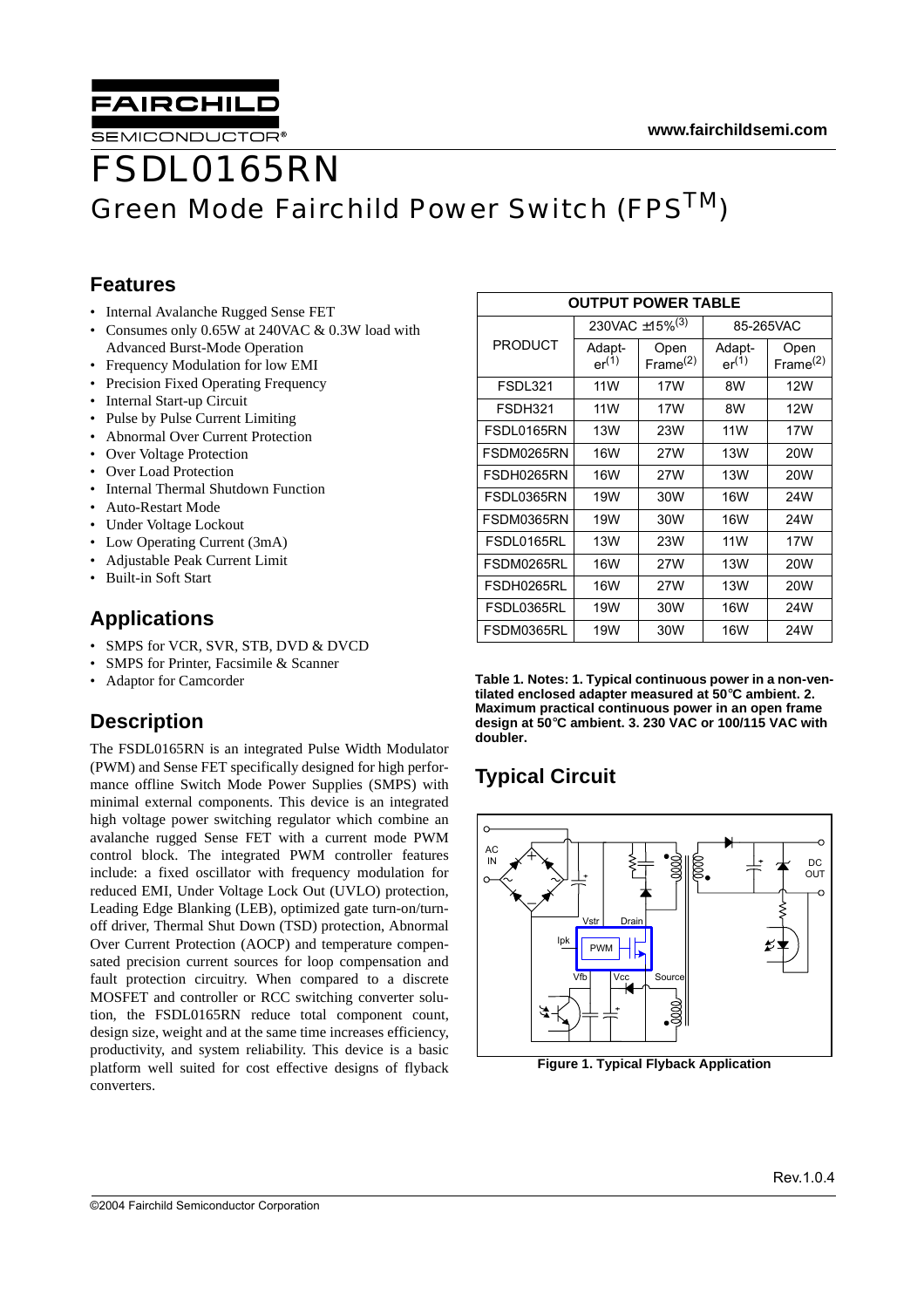### **Internal Block Diagram**



**Figure 2. Functional Block Diagram of FSDL0165RN**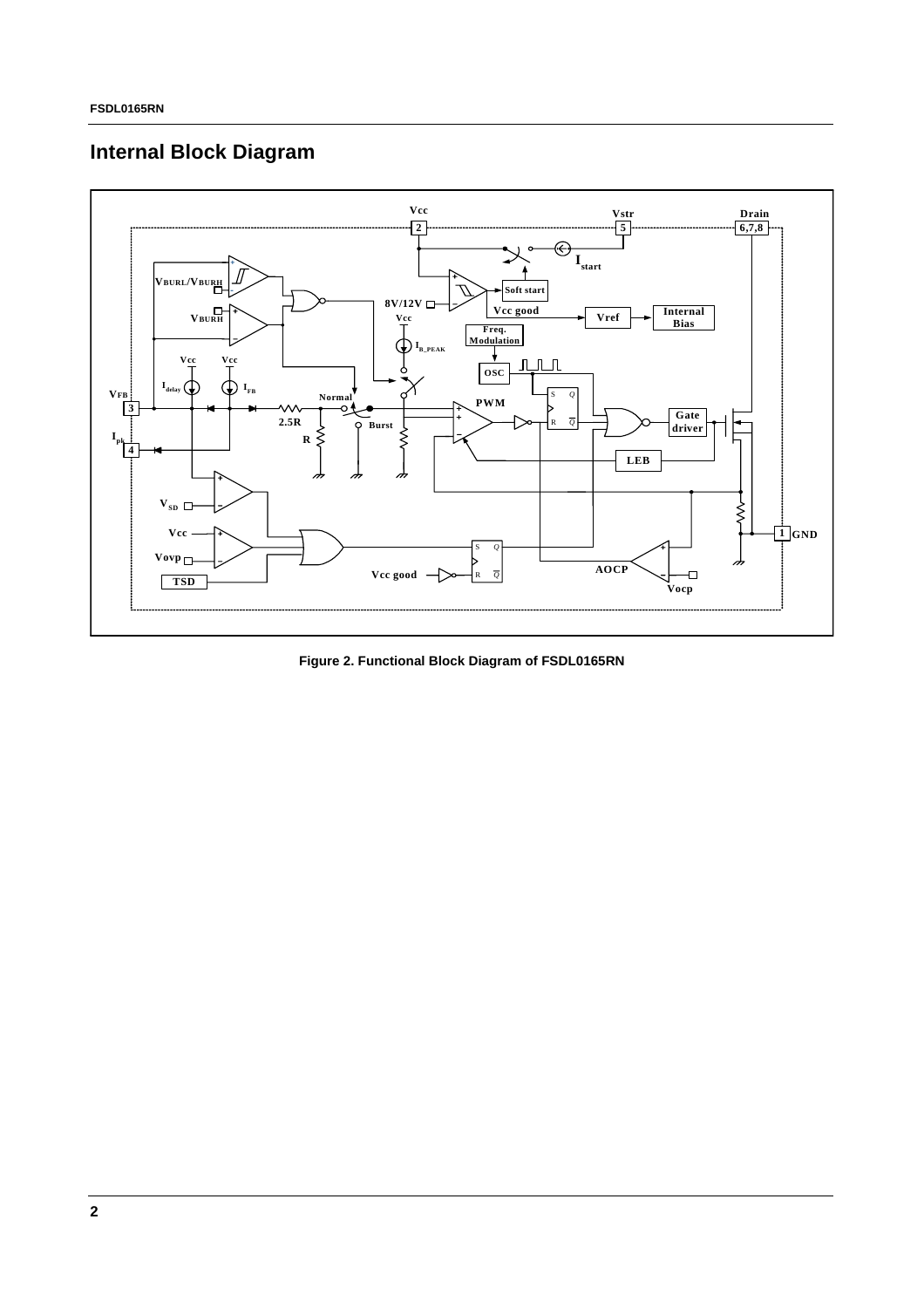### **Pin Definitions**

| <b>Pin Number</b> | <b>Pin Name</b> | <b>Pin Function Description</b>                                                                                                                                                                                                                                                                                                                                                                                                                                                                                                      |
|-------------------|-----------------|--------------------------------------------------------------------------------------------------------------------------------------------------------------------------------------------------------------------------------------------------------------------------------------------------------------------------------------------------------------------------------------------------------------------------------------------------------------------------------------------------------------------------------------|
|                   | <b>GND</b>      | Sense FET source terminal on primary side and internal control ground.                                                                                                                                                                                                                                                                                                                                                                                                                                                               |
| 2                 | <b>Vcc</b>      | Positive supply voltage input. Although connected to an auxiliary transform-<br>er winding, current is supplied from pin 5 (Vstr) via an internal switch during<br>startup (see Internal Block Diagram section). It is not until Vcc reaches the<br>UVLO upper threshold (12V) that the internal start-up switch opens and de-<br>vice power is supplied via the auxiliary transformer winding.                                                                                                                                      |
| 3                 | Vfb             | The feedback voltage pin is the non-inverting input to the PWM comparator.<br>It has a 0.9mA current source connected internally while a capacitor and op-<br>tocoupler are typically connected externally. A feedback voltage of 6V trig-<br>gers over load protection (OLP). There is a time delay while charging<br>between 3V and 6V using an internal 5uA current source, which prevents<br>false triggering under transient conditions but still allows the protection<br>mechanism to operate under true overload conditions. |
| 4                 | Ipk             | Pin to adjust the current limit of the Sense FET. The feedback 0.9mA current<br>source is diverted to the parallel combination of an internal $2.8k\Omega$ resistor<br>and any external resistor to GND on this pin to determine the current limit.<br>If this pin is tied to Vcc or left floating, the typical current limit will be 1.2A.                                                                                                                                                                                          |
| 5                 | Vstr            | This pin connects directly to the rectified AC line voltage source. At start up<br>the internal switch supplies internal bias and charges an external storage<br>capacitor placed between the Vcc pin and ground. Once the Vcc reaches<br>12V, the internal switch is disabled.                                                                                                                                                                                                                                                      |
| 6, 7, 8           | Drain           | The Drain pin is designed to connect directly to the primary lead of the trans-<br>former and is capable of switching a maximum of 650V. Minimizing the<br>length of the trace connecting this pin to the transformer will decrease leak-<br>age inductance.                                                                                                                                                                                                                                                                         |

## **Pin Configuration**



**Figure 3. Pin Configuration (Top View)**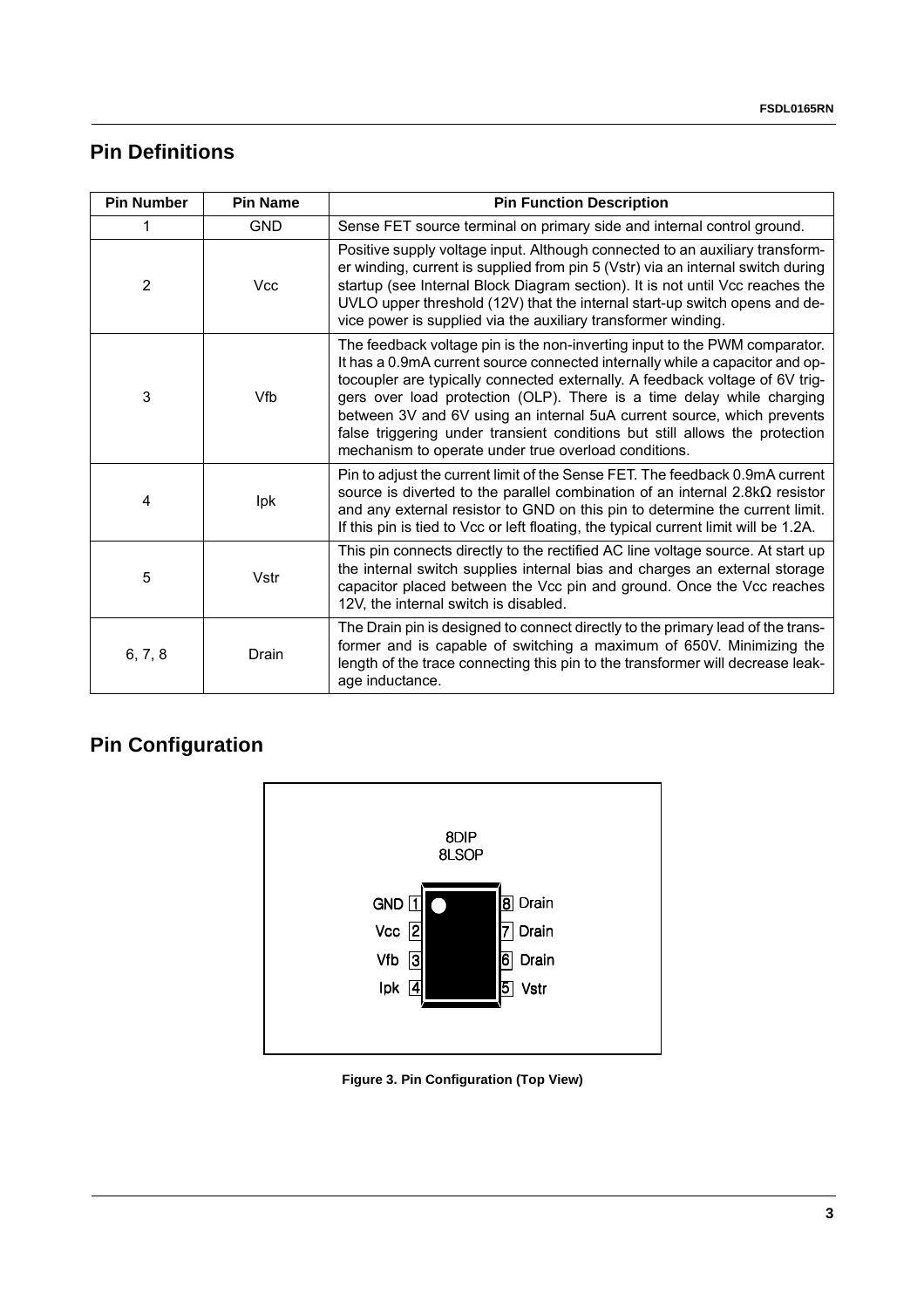### **Absolute Maximum Ratings**

(Ta=25°C, unless otherwise specified)

| <b>Characteristic</b>                         | Symbol                | Value           | Unit         |
|-----------------------------------------------|-----------------------|-----------------|--------------|
| Drain Current Pulsed <sup>(1)</sup>           | <b>IDM</b>            | 4.0             | <b>ADC</b>   |
| Single Pulsed Avalanche Energy <sup>(2)</sup> | EAS                   | 95              | mJ           |
| Maximum Supply Voltage                        | VCC, MAX              | 20              |              |
| Analog Input Voltage Range                    | <b>VFB</b>            | $-0.3$ to $VSD$ |              |
| <b>Total Power Dissipation</b>                | <b>P</b> <sub>D</sub> | 1.25            | W            |
| Operating Junction Temperature.               | T.J                   | $+150$          | $^{\circ}C$  |
| Operating Ambient Temperature.                | TA                    | $-25$ to $+85$  | $^{\circ}$ C |
| Storage Temperature Range.                    | Tstg                  | $-55$ to $+150$ | $^{\circ}C$  |

#### **Note:**

1. Repetitive rating: Pulse width limited by maximum junction temperature

2. L = 51mH, starting Tj =  $25^{\circ}$ C

3. L =  $13\mu$ H, starting Tj =  $25^{\circ}$ C

4. Vsd is shutdown feedback voltage ( see Protection Section in Electrical Characteristics )

### **Thermal Impedance**

| <b>Parameter</b>            | Symbol                     | Value | Unit                              |  |
|-----------------------------|----------------------------|-------|-----------------------------------|--|
| 8DIP                        |                            |       |                                   |  |
| Junction-to-Ambient Thermal | $\theta$ JA <sup>(1)</sup> | 81.50 | $\rm ^{\circ}$ C/W <sup>(3)</sup> |  |
| Junction-to-Case Thermal    | $\theta$ JC <sup>(2)</sup> | 21.90 | $\rm ^{\circ}$ C/W                |  |

#### **Note:**

1. Free standing with no heatsink.

2. Measured on the GND pin close to plastic interface.

3. Soldered to 0.36 sq. inch(232mm2), 2 oz.(610g/m2) copper clad.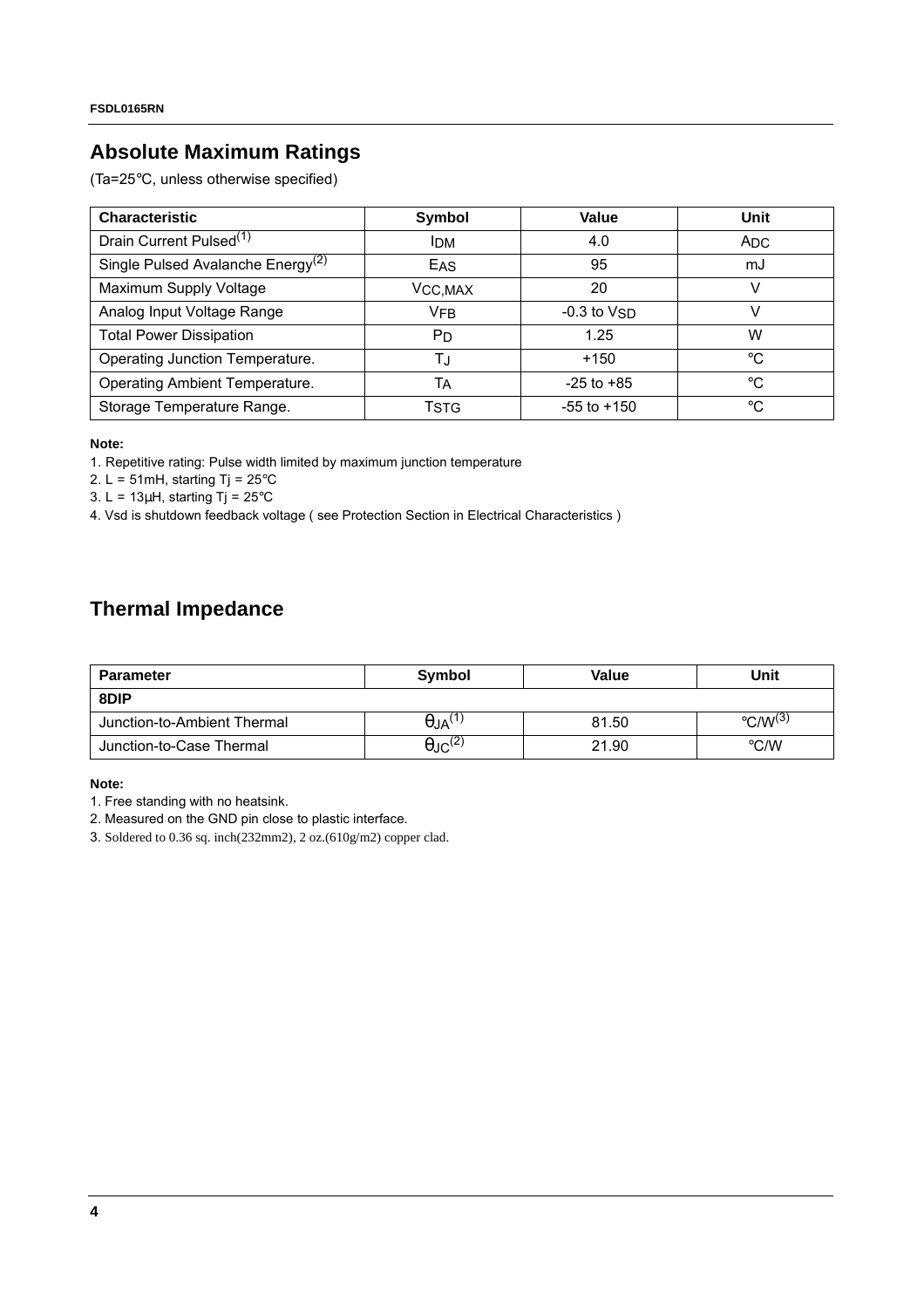### **Electrical Characteristics**

(Ta = 25°C unless otherwise specified)

| <b>Condition</b><br>Symbol<br><b>Parameter</b> |                          | Min.                                                                | Typ.                     | Max.                     | <b>Unit</b>              |               |  |
|------------------------------------------------|--------------------------|---------------------------------------------------------------------|--------------------------|--------------------------|--------------------------|---------------|--|
| <b>Sense FET SECTION</b>                       |                          |                                                                     |                          |                          |                          |               |  |
| Startup Voltage (Vstr) Breakdown               | <b>BVSTR</b>             | VCC=0V, ID=1mA                                                      | 650                      |                          | $\overline{\phantom{0}}$ | V             |  |
| Drain-Source Breakdown Voltage                 | <b>BVDSS</b>             | VGS=0V, ID=50µA                                                     | 650                      |                          |                          | V             |  |
| <b>Off-State Current</b>                       |                          | V <sub>DS</sub> =660V, V <sub>GS</sub> =0V                          | $\overline{\phantom{0}}$ | $\overline{\phantom{a}}$ | 50                       | μA            |  |
| (Max.Rating =660V)                             | <b>IDSS</b>              | V <sub>DS</sub> =0.8Max.Rating<br>VGS=0V, TC=125°C                  | -                        | $\overline{\phantom{a}}$ | 200                      | μA            |  |
| On-State Resistance(1)                         | R <sub>DS</sub> (ON)     | $V$ GS=10V, I <sub>D</sub> =0.5A                                    | $\overline{a}$           | 8.0                      | 10.0                     | $\Omega$      |  |
| Input Capacitance                              | CISS                     |                                                                     |                          | 250                      | $\equiv$                 | pF            |  |
| Output Capacitance                             | Coss                     | VGS=0V, VDS=25V,<br>$F = 1MHz$                                      |                          | 25                       | $\overline{\phantom{0}}$ | pF            |  |
| Reverse Transfer Capacitance                   | CRSS                     |                                                                     | $\overline{a}$           | 10                       | $\overline{\phantom{a}}$ | pF            |  |
| Turn On Delay Time                             | TD(ON)                   |                                                                     | $\overline{a}$           | 12                       | $\overline{\phantom{a}}$ | ns            |  |
| <b>Rise Time</b>                               | <b>TR</b>                | V <sub>DS</sub> =325V, I <sub>D</sub> =1.0A<br>(Sense FET switching | -                        | $\overline{4}$           | $\overline{\phantom{a}}$ | ns            |  |
| Turn Off Delay Time                            | $T_{D(OFF)}$             | time is essentially<br>independent of                               |                          | 30                       |                          | ns            |  |
| <b>Fall Time</b>                               | TF                       | operating temperature)                                              |                          | 10                       |                          | ns            |  |
| <b>CONTROL SECTION</b>                         |                          |                                                                     |                          |                          |                          |               |  |
| <b>Output Frequency</b>                        | Fosc                     | <b>FSDL0165R</b>                                                    | 45                       | 50                       | 55                       | <b>KHz</b>    |  |
| <b>Output Frequency Modulation</b>             | FMOD                     |                                                                     | ±1.0                     | ±.1.5                    | ±2.0                     | <b>KHz</b>    |  |
| Frequency Change With Temperature(2)           | $\overline{\phantom{0}}$ | -25°C $\le$ Ta $\le$ 85°C                                           | $\overline{a}$           | ±5                       | ±10                      | $\%$          |  |
| Maximum Duty Cycle                             | <b>DMAX</b>              | <b>FSDL0165R</b>                                                    | 71                       | 77                       | 83                       | $\%$          |  |
| Minimum Duty Cycle                             | <b>DMIN</b>              |                                                                     | $\mathbf 0$              | $\mathbf 0$              | $\mathbf{0}$             | $\frac{0}{0}$ |  |
| Start threshold voltage                        | <b>VSTART</b>            | VFB=GND                                                             | 11                       | 12                       | 13                       | $\vee$        |  |
| Stop threshold voltage                         | <b>VSTOP</b>             | VFB=GND                                                             | $\overline{7}$           | 8                        | $\boldsymbol{9}$         | V             |  |
| <b>Feedback Source Current</b>                 | <b>IFB</b>               | VFB=GND                                                             | 0.7                      | 0.9                      | 1.1                      | mA            |  |
| Internal Soft Start Time                       | T <sub>S/S</sub>         | $VFB=4V$                                                            | 10                       | 15                       | 20                       | ms            |  |
| <b>BURST MODE SECTION</b>                      |                          |                                                                     |                          |                          |                          |               |  |
| <b>Burst Mode Voltages</b>                     | <b>VBURH</b>             |                                                                     | 0.5                      | 0.6                      | 0.7                      | V             |  |
|                                                | <b>VBURL</b>             |                                                                     | 0.25                     | 0.35                     | 0.45                     | V             |  |
| <b>PROTECTION SECTION</b>                      |                          |                                                                     |                          |                          |                          |               |  |
| Drain to Source Peak Current Limit             | <b>lover</b>             | Max. inductor current                                               | 1.06                     | 1.20                     | 1.35                     | A             |  |
| Current Limit Delay(3)                         | <b>TCLD</b>              |                                                                     |                          | 500                      | $\overline{\phantom{a}}$ | ns            |  |
| Thermal Shutdown                               | <b>TSD</b>               |                                                                     | 125                      | 140                      | $\overline{\phantom{0}}$ | $^{\circ}C$   |  |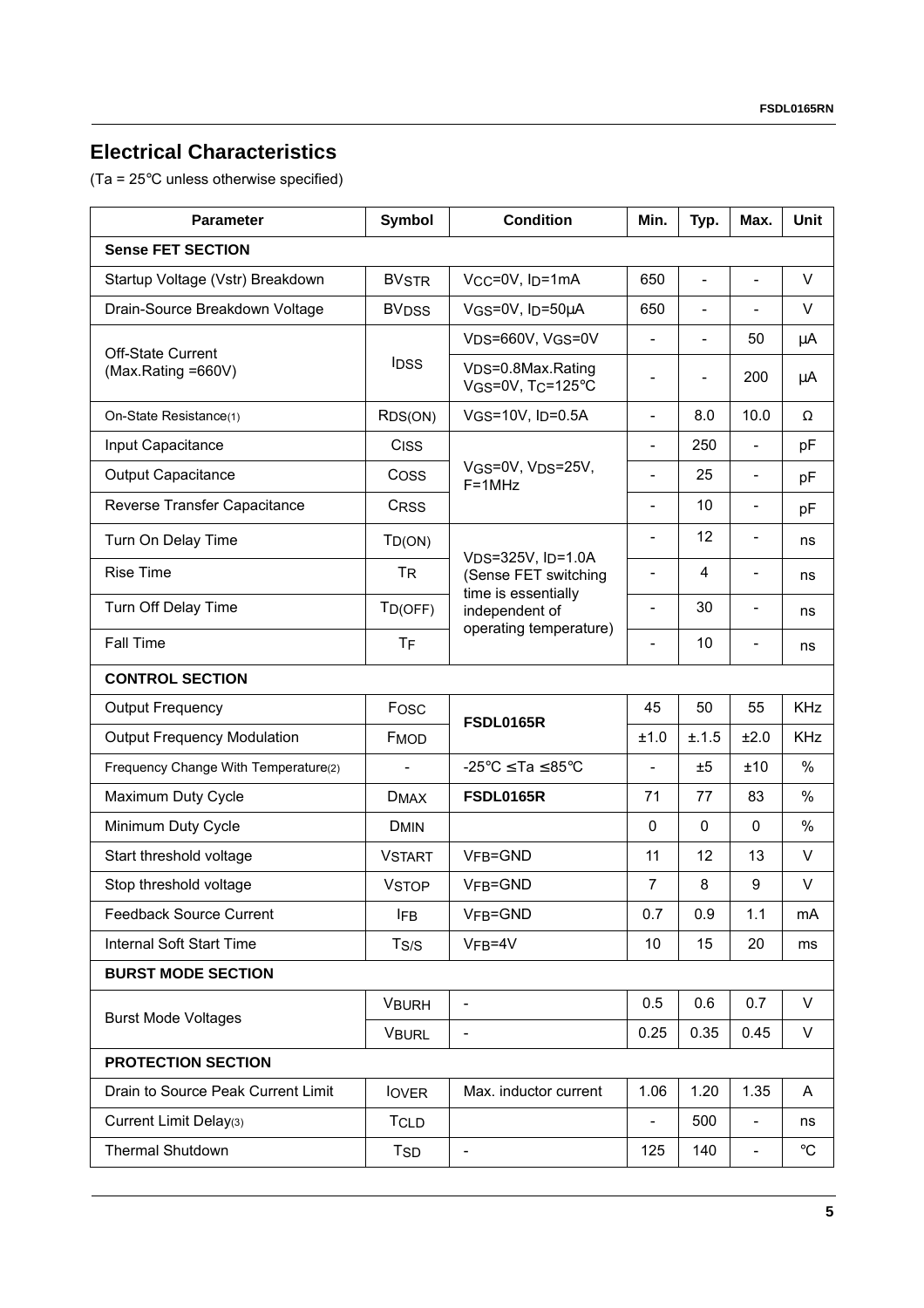#### **FSDL0165RN**

| Shutdown Feedback Voltage       | <b>V<sub>SD</sub></b> |             | 5.5 | 6.0                      | 6.5                      | v  |
|---------------------------------|-----------------------|-------------|-----|--------------------------|--------------------------|----|
| Over Voltage Protection         | VOVP                  |             | 18  | 19                       | ۰                        | v  |
| Shutdown Feedback Delay Current | <b>IDELAY</b>         | $VFB=4V$    | 3.5 | 5.0                      | 6.5                      | μA |
| Leading Edge Blanking Time      | TLEB                  |             | 200 |                          |                          | ns |
| <b>TOTAL DEVICE SECTION</b>     |                       |             |     |                          |                          |    |
| <b>Operating Current</b>        | <b>IOP</b>            | $VCC = 14V$ | 1   | 3                        | 5                        | mA |
| Start Up Current                | <b>ISTART</b>         | $Vcc = 0V$  | 0.7 | 0.85                     | 1.0                      | mA |
| Vstr Supply Voltage             | <b>VSTR</b>           | $Vcc = 0V$  | 35  | $\overline{\phantom{0}}$ | $\overline{\phantom{0}}$ | V  |

#### **Note:**

1. Pulse test: Pulse width  $\leq$  300uS, duty  $\leq$  2%

2. These parameters, although guaranteed, are tested in EDS (wafer test) process

3. These parameters, although guaranteed, are not 100% tested in production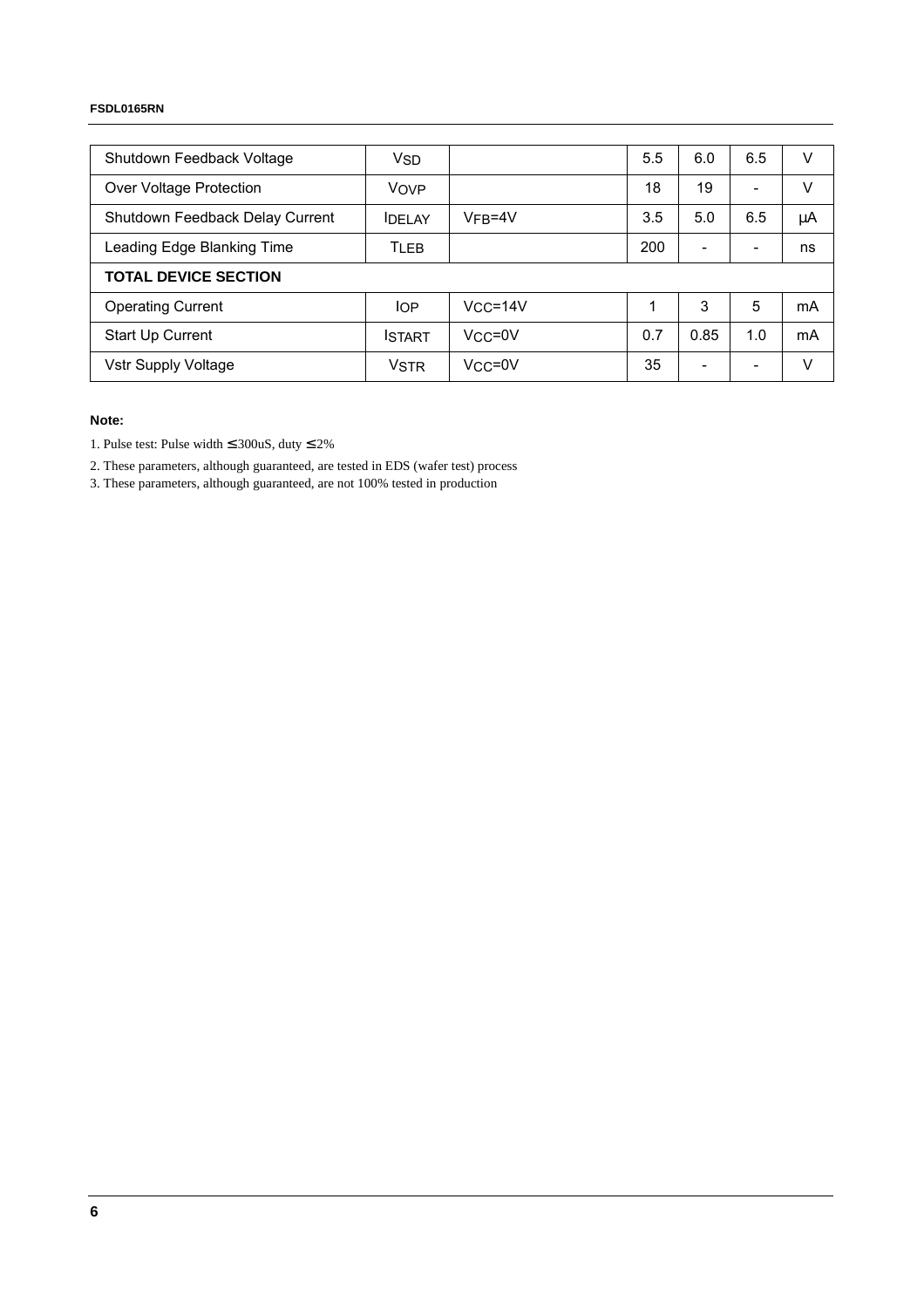## **Comparison Between KA5x0165RN and FSDL0165RN**

| <b>Function</b>               | <b>KA5x0265RN</b> | FSDL0165RN                               | <b>FSDL0165RN Advantages</b>                                                                                                                                                                                                                           |
|-------------------------------|-------------------|------------------------------------------|--------------------------------------------------------------------------------------------------------------------------------------------------------------------------------------------------------------------------------------------------------|
| Soft-Start                    | not applicable    | 15 <sub>m</sub> S                        | Gradually increasing current limit<br>during soft-start further reduces peak<br>current and voltage component<br>stresses<br>• Eliminates external components used<br>for soft-start in most applications<br>Reduces or eliminates output<br>overshoot |
| <b>External Current Limit</b> | not applicable    | Programmable of<br>default current limit | • Smaller transformer<br>Allows power limiting (constant over-<br>load power)<br>Allows use of larger device for lower<br>losses and higher efficiency.                                                                                                |
| <b>Frequency Modulation</b>   | not applicable    | ±1.5KHz @50KHz                           | · Reduced conducted EMI                                                                                                                                                                                                                                |
| <b>Burst Mode Operation</b>   | not applicable    | Yes-built into<br>controller             | Improve light load efficiency<br>Reduces no-load consumption<br>Transformer audible noise reduction                                                                                                                                                    |
| Drain Creepage at<br>Package  | 1,02mm            | 7.62mm                                   | Greater immunity to arcing as a result<br>$\bullet$<br>of build-up of dust, debris and other<br>contaminants                                                                                                                                           |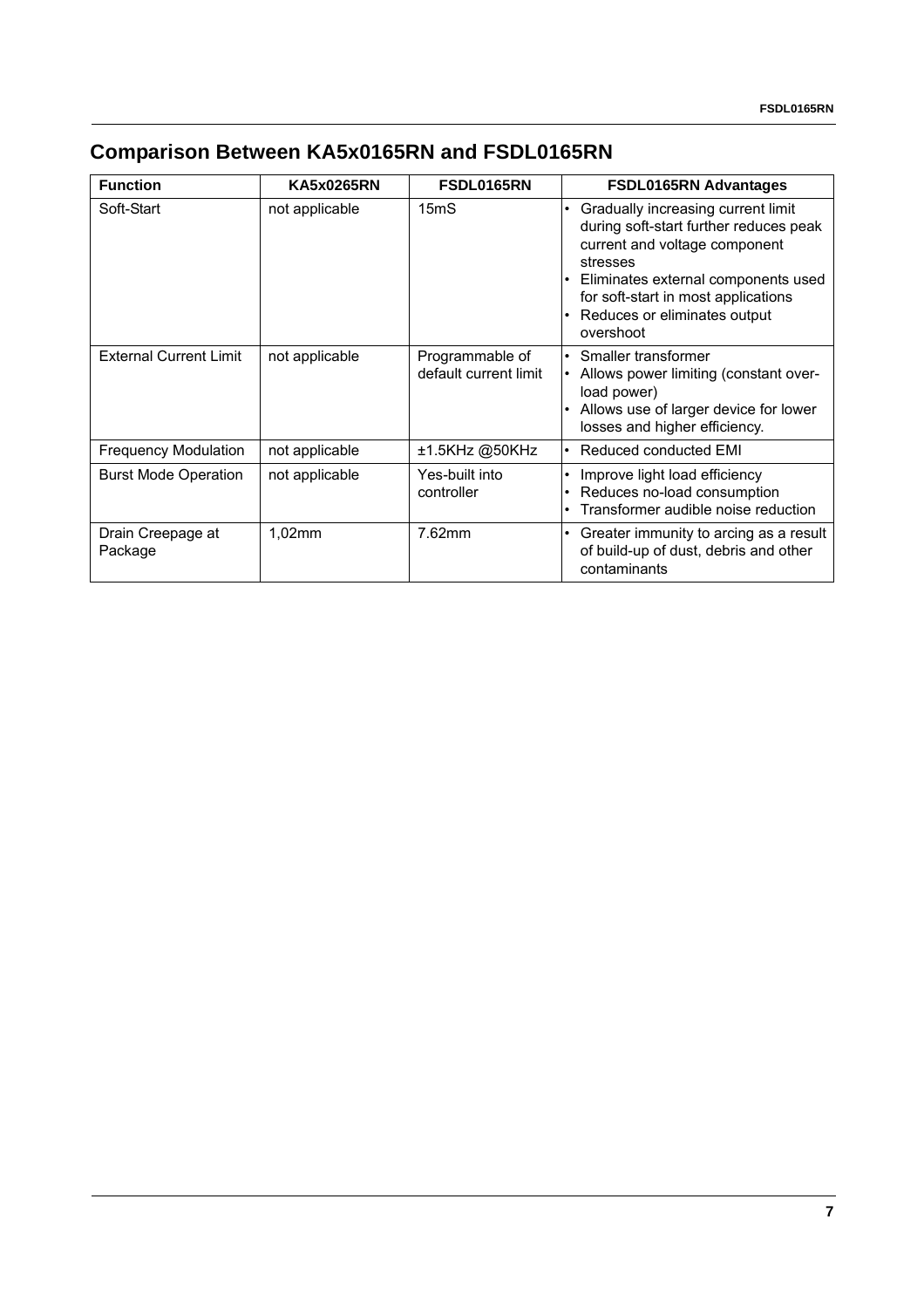### **Typical Performance Characteristics (Control Part)**

**(**These characteristic graphs are normalized at Ta = 25°C)



**Start Threshold Voltage (Vstart)**

-50 0 50 100 150 Temp[℃]

**Stop Threshold Voltage (Vstop)**

-50 0 50 100 150 Temp[℃]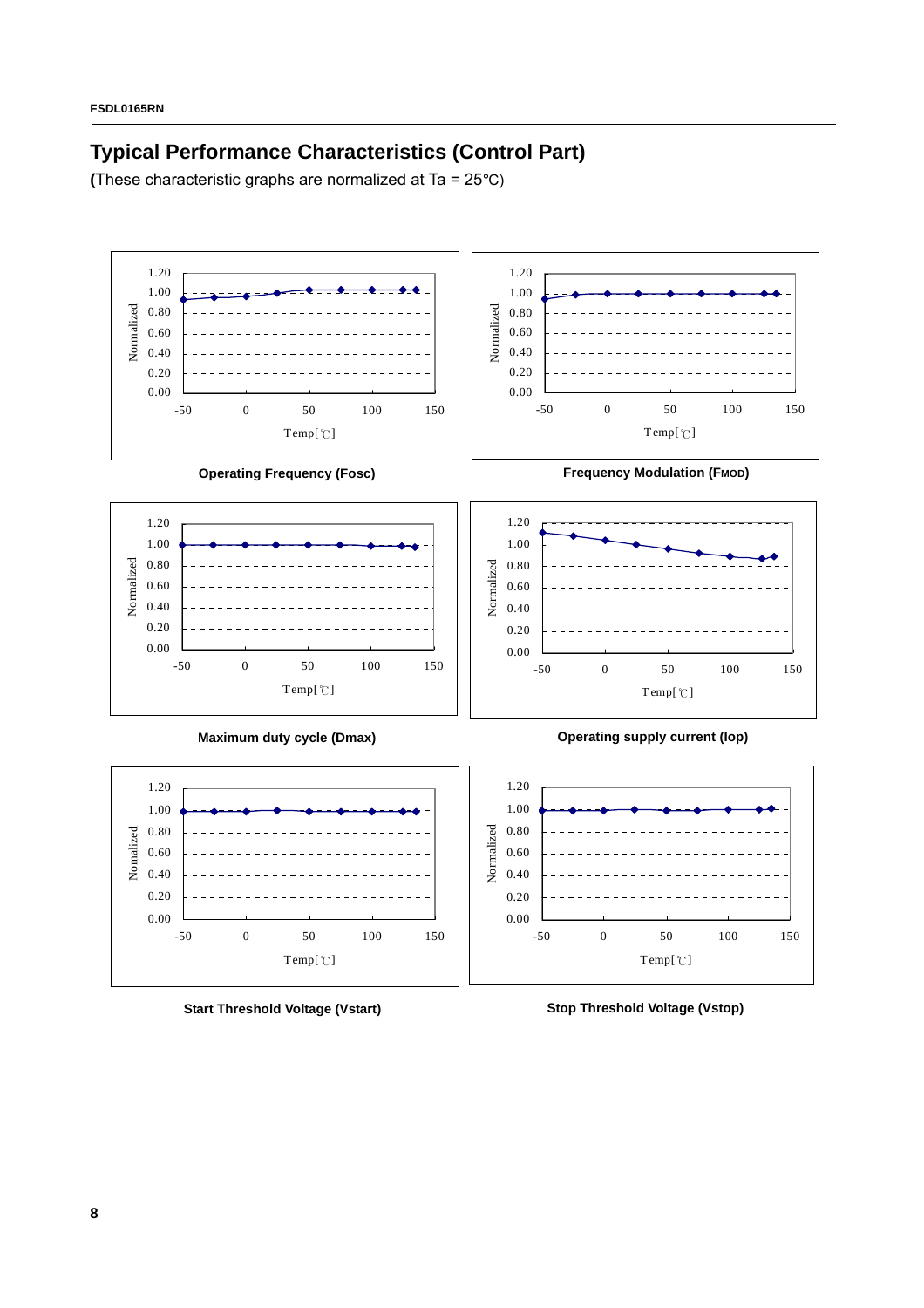### **Typical Performance Characteristics (Continued)**



**Burst peak current (Iburst)**

**Over Voltage Protection (Vovp)**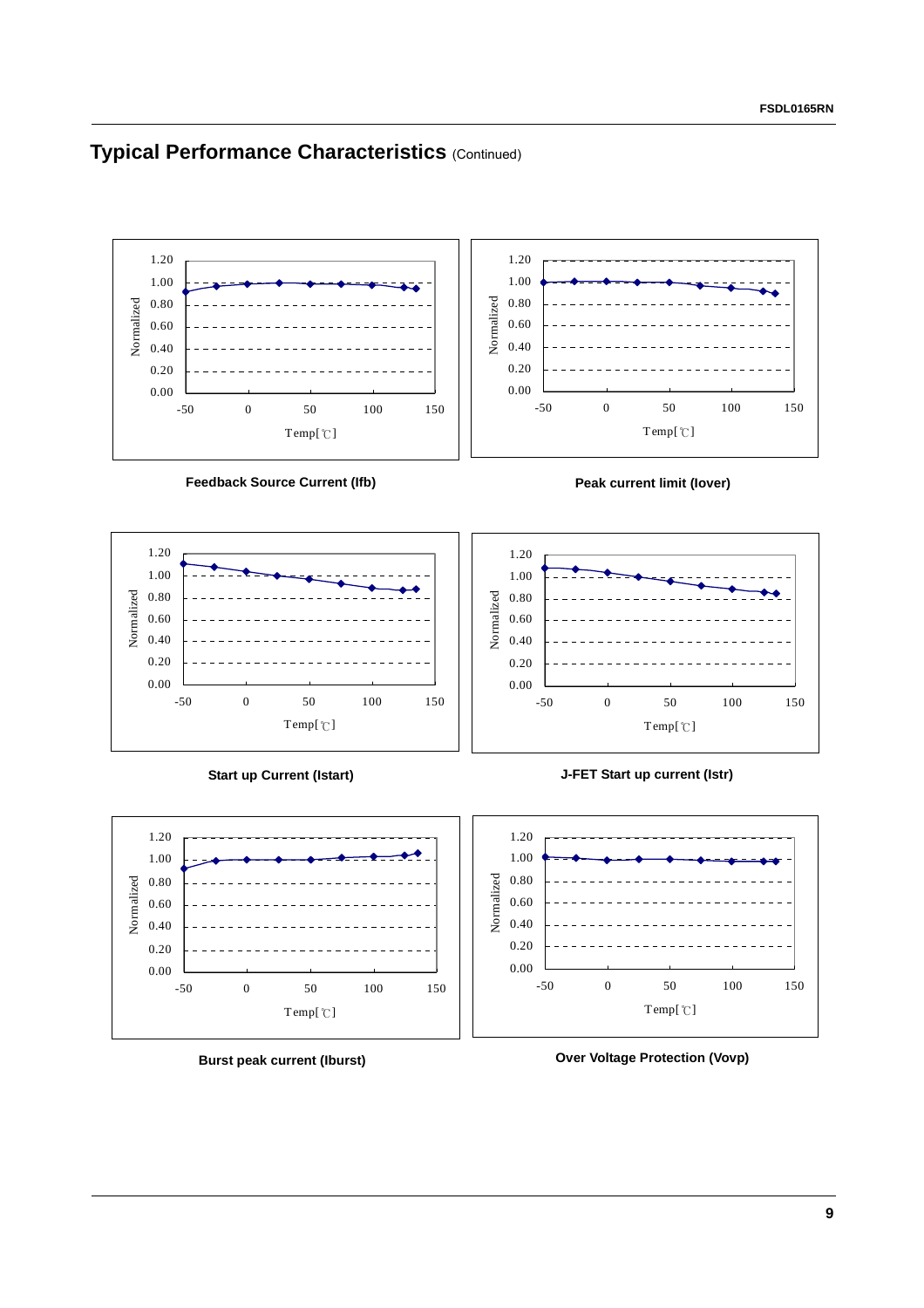#### **Functional Description**

**1. Startup** : In previous generations of Fairchild Power Switches  $(FPS^{TM})$  the Vstr pin had an external resistor to the DC input voltage line. In this generation the startup resistor is replaced by an internal high voltage current source and a switch that shuts off when 15mS goes by after the supply voltage, Vcc, gets above 12V. The source turns back on if Vcc drops below 8V.



**Figure 4. High voltage current source**

**2. Feedback Control** : The FSDL0165RN employs current mode control, shown in figure 5. An opto-coupler (such as the H11A817A) and shunt regulator (such as the KA431) are typically used to implement the feedback network. Comparing the feedback voltage with the voltage across the Rsense resistor plus an offset voltage makes it possible to control the switching duty cycle. When the reference pin voltage of the KA431 exceeds the internal reference voltage of 2.5V, the H11A817A LED current increases, thus pulling down the feedback voltage and reducing the duty cycle. This event typically happens when the input voltage is increased or the output load is decreased.

**3. Leading edge blanking (LEB)** : At the instant the internal Sense FET is turned on, there usually exists a high current spike through the Sense FET, caused by the primary side capacitance and secondary side rectifier diode reverse recovery. Excessive voltage across the Rsense resistor would lead to incorrect feedback operation in the current mode PWM control. To counter this effect, the  $FPS^{TM}$  employs a leading edge blanking (LEB) circuit. This circuit inhibits the PWM comparator for a short time (TLEB) after the Sense FET is turned on.



**Figure 5. Pulse width modulation (PWM) circuit**

**4. Protection Circuit** : The FPSTM has several protective functions such as over load protection (OLP), over voltage protection (OVP), abnormal over current protection (AOCP), under voltage lock out (UVLO) and thermal shutdown (TSD). Because these protection circuits are fully integrated inside the IC without external components, the reliability is improved without increasing cost. Once the fault condition occurs, switching is terminated and the Sense FET remains off. This causes Vcc to fall. When Vcc reaches the UVLO stop voltage, 8V, the protection is reset and the internal high voltage current source charges the Vcc capacitor via the Vstr pin. When Vcc reaches the UVLO start voltage,12V, the FPSTM resumes its normal operation. In this manner, the auto-restart can alternately enable and disable the switching of the power Sense FET until the fault condition is eliminated.

**4.1 Over Load Protection (OLP)** : Overload is defined as the load current exceeding a pre-set level due to an unexpected event. In this situation, the protection circuit should be activated in order to protect the SMPS. However, even when the SMPS is in the normal operation, the over load protection circuit can be activated during the load transition. In order to avoid this undesired operation, the over load protection circuit is designed to be activated after a specified time to determine whether it is a transient situation or an overload situation. In conjunction with the Ipk current limit pin (if used) the current mode feedback path would limit the current in the Sense FET when the maximum PWM duty cycle is attained. If the output consumes more than this maximum power, the output voltage (Vo) decreases below the set voltage. This reduces the current through the opto-coupler LED, which also reduces the opto-coupler transistor current, thus increasing the feedback voltage (Vfb). If Vfb exceeds 3V, the feedback input diode is blocked and the 5uA Idelay current source starts to charge Cfb slowly up to Vcc. In this condition, Vfb continues increasing until it reaches 6V, when the switching operation is terminated as shown in figure 6. The delay time for shutdown is the time required to charge Cfb from 3V to 6V with 5uA.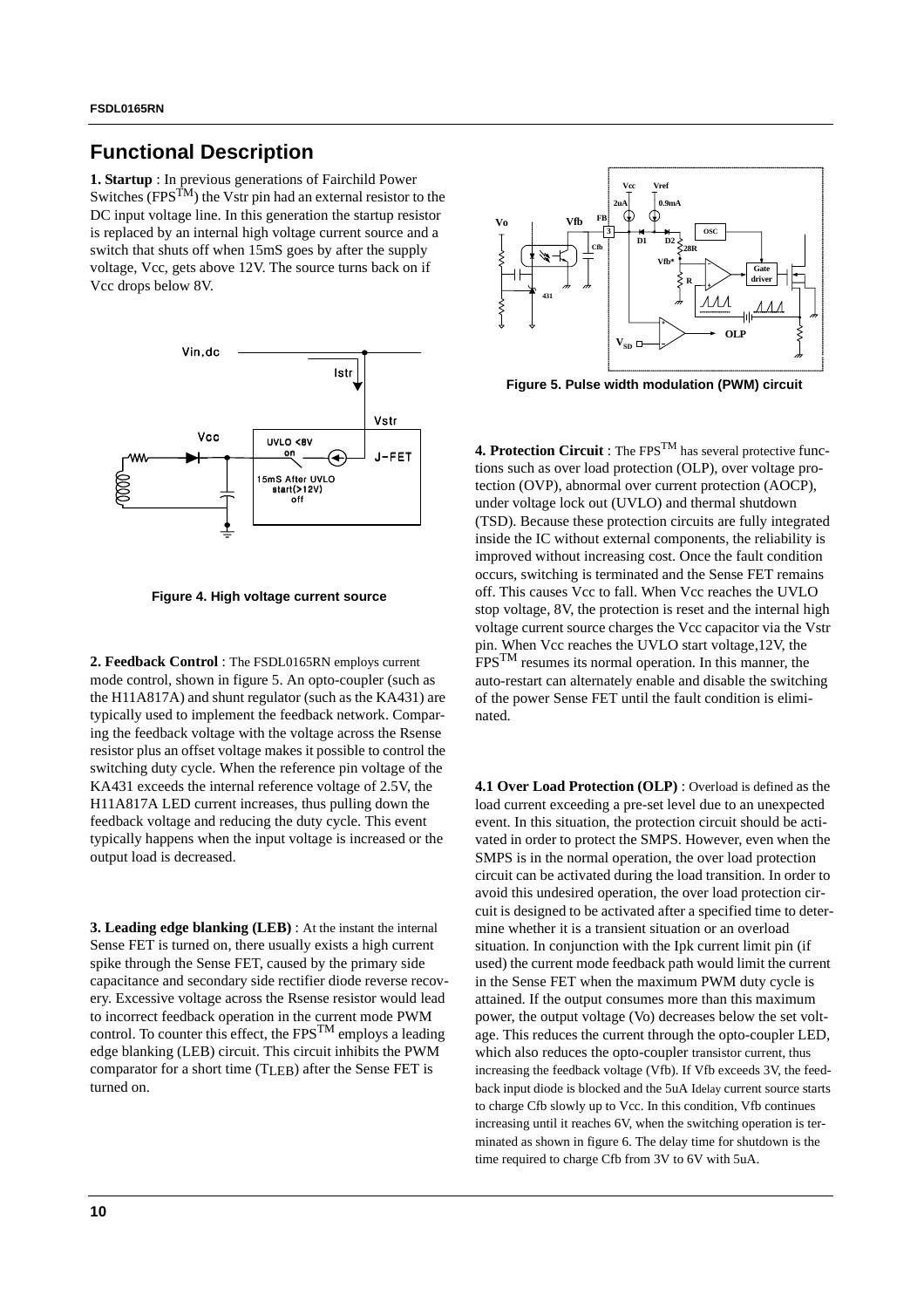

**Figure 6. Over load protection**

**4.2 Thermal Shutdown (TSD)** : The Sense FET and the control IC are integrated, making it easier for the control IC to detect the temperature of the Sense FET. When the temperature exceeds approximately 140°C, thermal shutdown is activated.

#### **4.3 Abnormal Over Current Protection (AOCP)** :



**Figure 7. AOCP Function & Block**

Even though the  $\text{FPS}^{\text{TM}}$  has OLP (Over Load Protection) and current mode PWM feedback, these are not enough to protect the  $FPS<sup>TM</sup>$  when a secondary side diode short or a transformer pin short occurs. In addition to start-up, softstart is also activated at each restart attempt during autorestart and when restarting after latch mode is activated. The FPSTM has an internal AOCP (Abnormal Over Current Protection) circuit as shown in figure 7. When the gate turn-on signal is applied to the power Sense FET, the AOCP block is enabled and monitors the current through the sensing resistor. The voltage across the resistor is then compared with a preset AOCP level. If the sensing resistor voltage is greater than the AOCP level, pulse by pulse AOCP is triggered regardless of uncontrollable LEB time. Here, pulse by pulse AOCP stops Sense FET within 350nS after it is activated.

**4.4 Over Voltage Protection (OVP) :** In case of malfunction in the secondary side feedback circuit, or feedback loop open caused by a defect of solder, the current through the opto-coupler transistor becomes almost zero. Then, Vfb climbs up in a similar manner to the over load situation, forcing the preset maximum current to be supplied to the SMPS until the over load protection is activated. Because excess energy is provided to the output, the output voltage may exceed the rated voltage before the over load protection is activated, resulting in the breakdown of the devices in the secondary side. In order to prevent this situation, an over voltage protection (OVP) circuit is employed. In general, Vcc is proportional to the output voltage and the  $FPS^{TM}$  uses Vcc instead of directly monitoring the output voltage. If V<sub>CC</sub> exceeds 19V, OVP circuit is activated resulting in termination of the switching operation. In order to avoid undesired activation of OVP during normal operation, Vcc should be properly designed to be below 19V.

**5. Soft Start** : The FPSTM has an internal soft start circuit that increases the feedback voltage together with the Sense FET current slowly after it starts up. The typical soft start time is 15msec, as shown in figure 8, where progressive increments of Sense FET current are allowed during the start-up phase. The pulse width to the power switching device is progressively increased to establish the correct working conditions for transformers, inductors, and capacitors. The voltage on the output capacitors is progressively increased with the intention of smoothly establishing the required output voltage. It also helps to prevent transformer saturation and reduce the stress on the secondary diode.

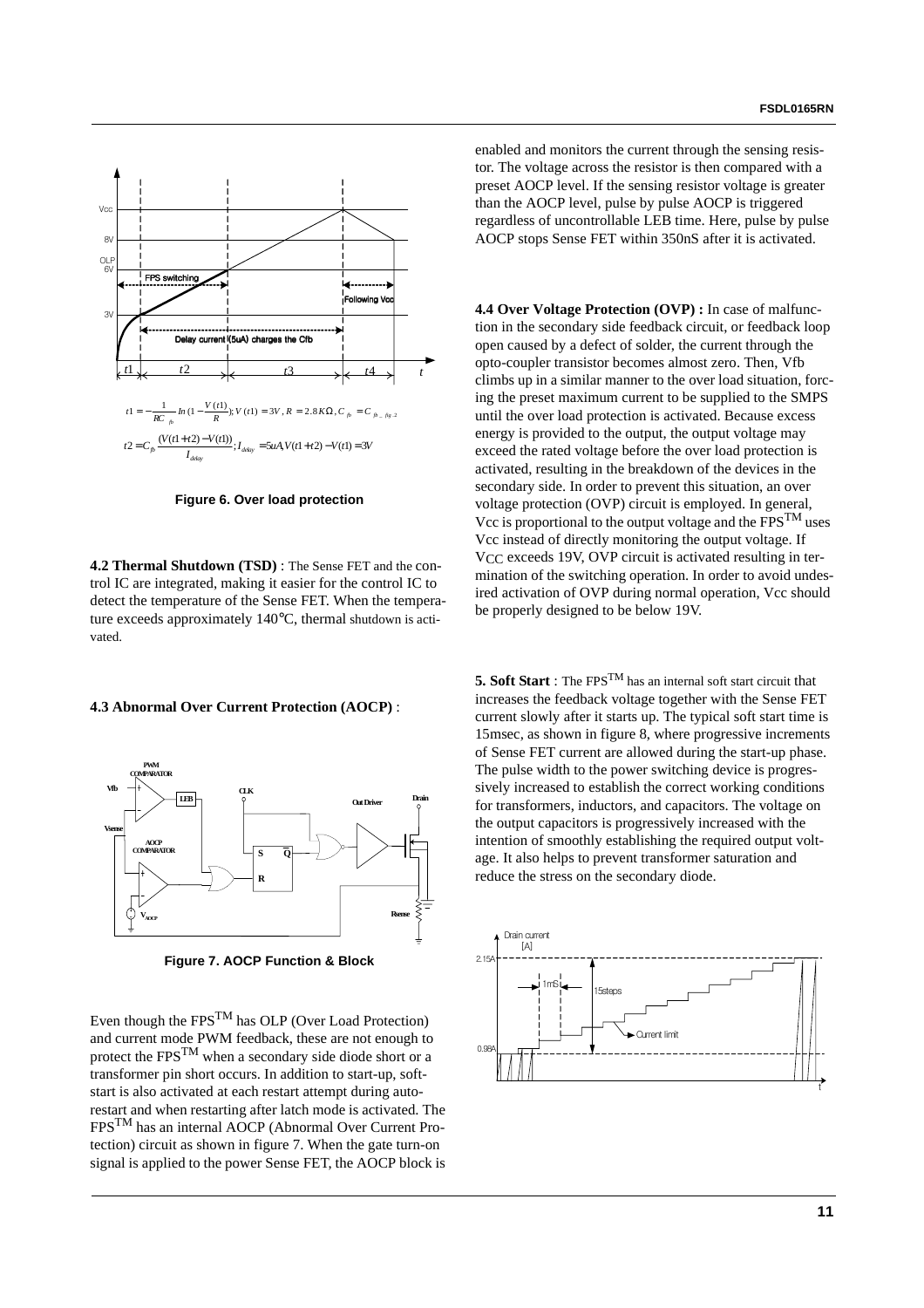

**Figure 8. Soft Start Function**



**Figure 10. Circuit for Burst Operation**

**6. Burst operation :**In order to minimize power dissipation in standby mode, the  $FPS<sup>TM</sup>$  enters burst mode operation.



**Figure 9. Circuit for Burst operation**

As the load decreases, the feedback voltage decreases. As shown in figure 10, the device automatically enters burst mode when the feedback voltage drops below VBURH(500mV). Switching still continues but the current limit is set to a fixed limit internally to minimize flux density in the transformer. The fixed current limit is larger than that defined by  $Vfb = VBURH$  and therefore,  $Vfb$  is driven down further. Switching continues until the feedback voltage drops below VBURL(300mV). At this point switching stops and the output voltages start to drop at a rate dependent on the standby current load. This causes the feedback voltage to rise. Once it passes VBURH(500mV) switching resumes. The feedback voltage then falls and the process repeats. Burst mode operation alternately enables and disables switching of the power Sense FET thereby reducing switching loss in Standby mode.

**7. Frequency Modulation** : EMI reduction can be accomplished by modulating the switching frequency of a switched power supply. Frequency modulation can reduce EMI by spreading the energy over a wider frequency range than the band width measured by the EMI test equipment. The amount of EMI reduction is directly related to the depth of the reference frequency. As can be seen in Figure 11, the frequency changes from 65KHz to 69KHz in 4mS for the FSDM0265RN. Frequency modulation allows the use of a cost effective inductor instead of an AC input mode choke to satisfy the requirements of world wide EMI limits.



**Figure 11. Frequency Modulation Waveform**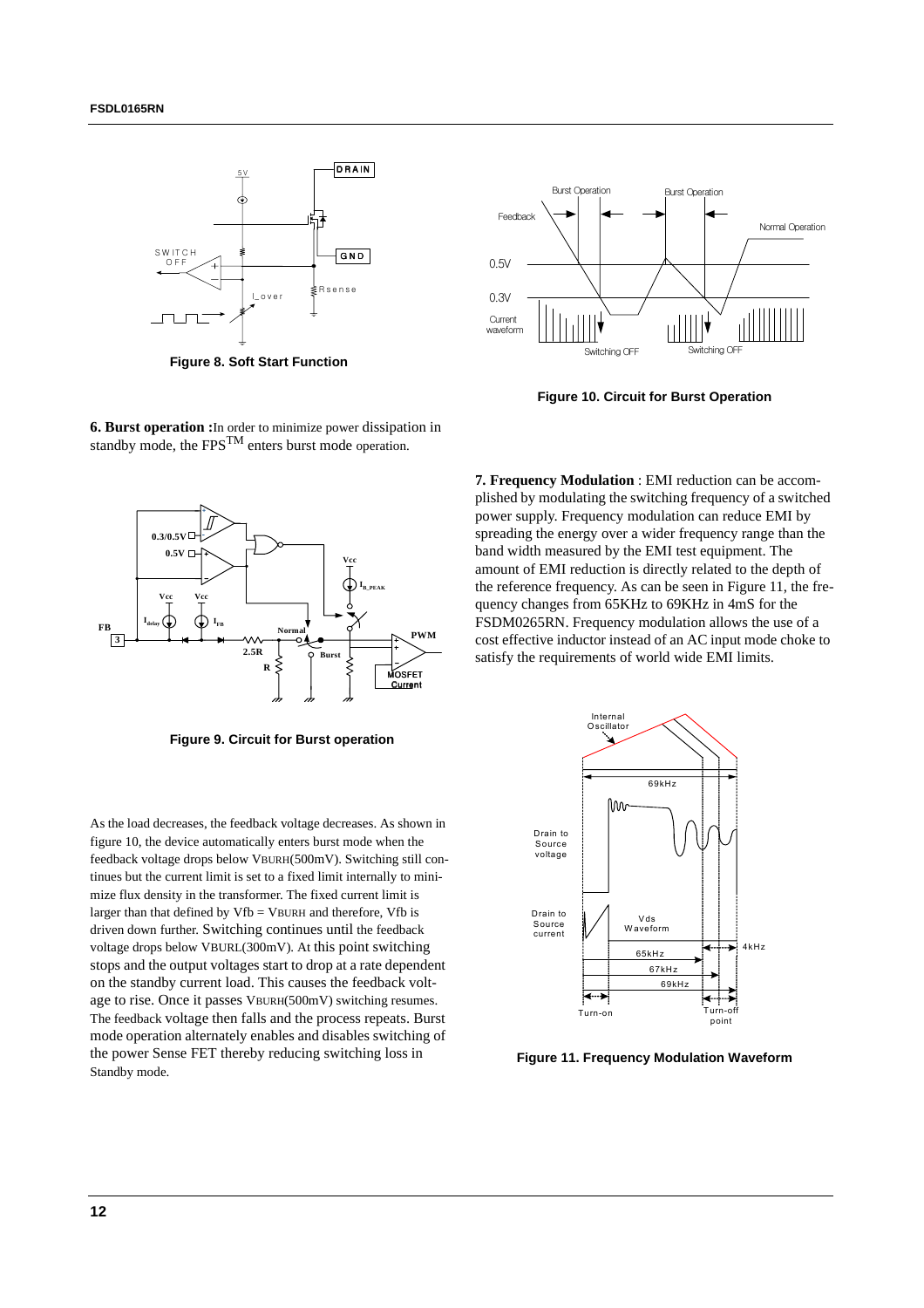



**Figure 14. Peak current adjustment**

**Figure 12. KA5-series FPSTM Full Range EMI scan(67KHz, no Frequency Modulation) with DVD Player SET**





**8. Adjusting Current limit function:** As shown in fig 14, a combined  $2.8K\Omega$  internal resistance is connected into the non-inverting lead on the PWM comparator. A external resistance of Y on the current limit pin forms a parallel resistance with the  $2.8K\Omega$  when the internal diodes are biased by the main current source of 900uA.

For example, FSDx0265RN has a typical Sense FET current limit (IOVER) of 2.15A. The Sense FET current can be limited to 1A by inserting a  $2.8k\Omega$  between the current limit pin and ground which is derived from the following equations:

2.15:  $1 = 2.8K\Omega$  : XK $\Omega$ ,

 $X = 1.3K\Omega$ 

Since X represents the resistance of the parallel network, Y can be calculated using the following equation:

 $Y = X / (1 - (X/2.8K\Omega))$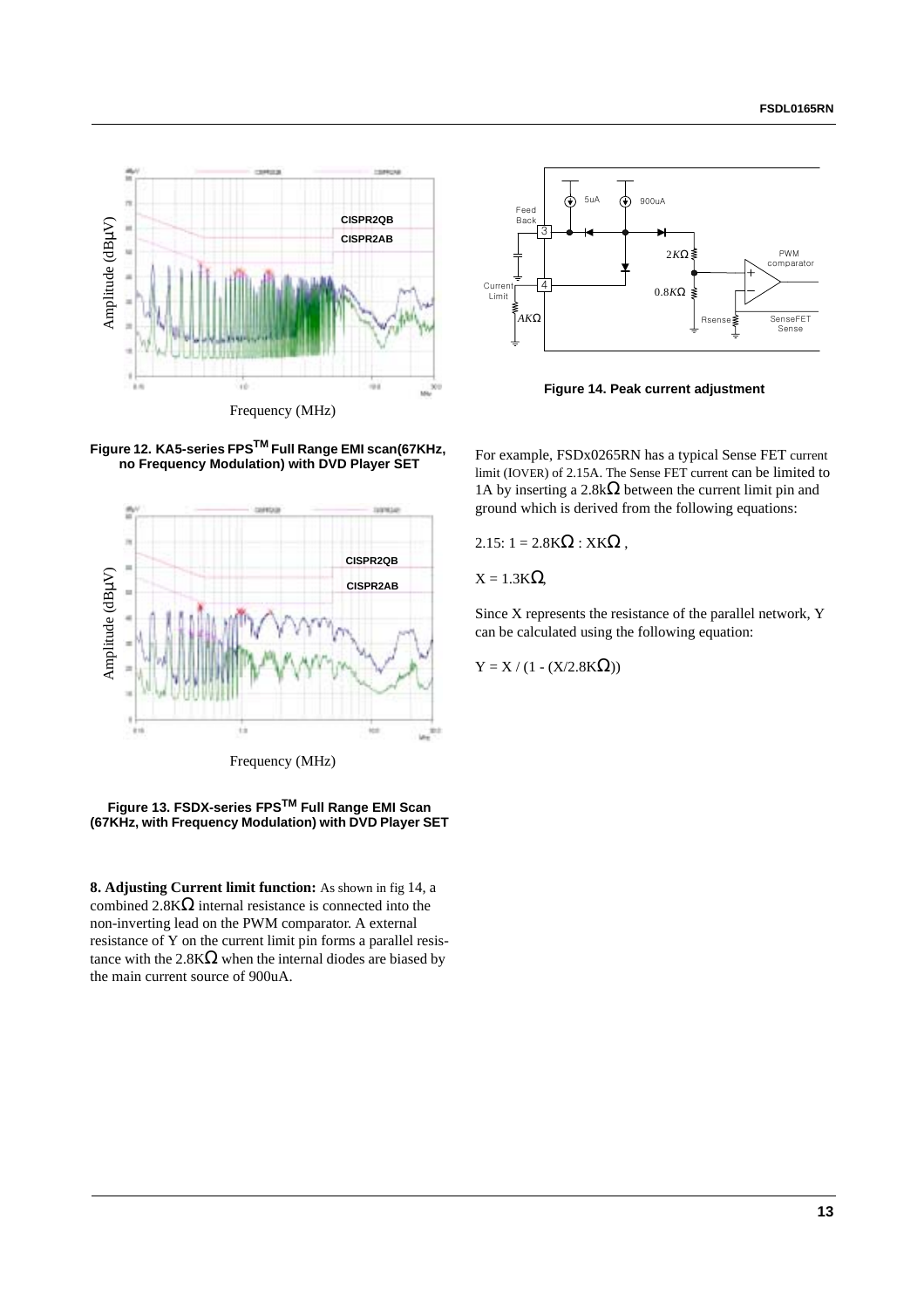### **Typical application circuit**

**1. Set Top Box Example Circuit (13W Output Power)**



**Figure15. 13W multiple power supply using FSDL0165RN**

**Multiple Output, 13W, 85-265VAC Input Power supply:** Figure 15 shows a multiple output supply typical for high end set-top boxes containing high capacity hard disks for recording. The supply delivers an output power of 13W cont./15W peak (thermally limited) from an input voltage of 85 to 265 VAC. Efficiency at 9W, 85VAC is  $\geq 75\%$ .

The 3.3 V and 5 V outputs are regulated to  $\pm$ 5% without the need for secondary linear regulators. DC stacking (the secondary winding reference for the other output voltages is connected to the anode of D15. For more accuracy, connection to the cathode of D15 will be better.) is used to minimize the voltage error for the higher voltage outputs. Due to the high ambient operating temperature requirement typical of a set-top box (60 °C) the FSDL0165RN is used to reduce conduction losses without a heatsink. Resistor R5 sets the device current limit to limit overload power.

Leakage inductance clamping is provided by R1 and C8, keeping the DRAIN voltage below 650 V under all conditions. Resistor R1 and capacitor C8 are selected such that R1 dissipates power to prevent rising of DRAIN Voltage caused by leakage inductance. The frequency modulation feature of FSDL0165RN allows the circuit shown to meet CISPR2AB with simple EMI filtering (C1, LF1 and C2) and the output grounded. The secondaries are rectified and smoothed by D12, D13, D14,and D15. Diode D15 for the 3.4V output is a Schottky diode to maximize efficiency. Diode D14 for the 5 V output is a PN type to center the 5 V output at 5 V. The 3.3 V and 5 V output voltage require two capacitors in parallel to meet the ripple current requirement. Switching noise filtering is provided by L3, L2 and L1. Resistor R15 prevents

peak charging of the lightly loaded 23V output. The outputs are regulated by the reference (TL431) voltage in secondary. Both the 3.3 V and 5 V outputs are sensed via R13 and R14. Resistor R22 provides bias for TL431and R21 sets the overall DC gain. Resistor R21, C209, R14 and R13 provide loop compensation.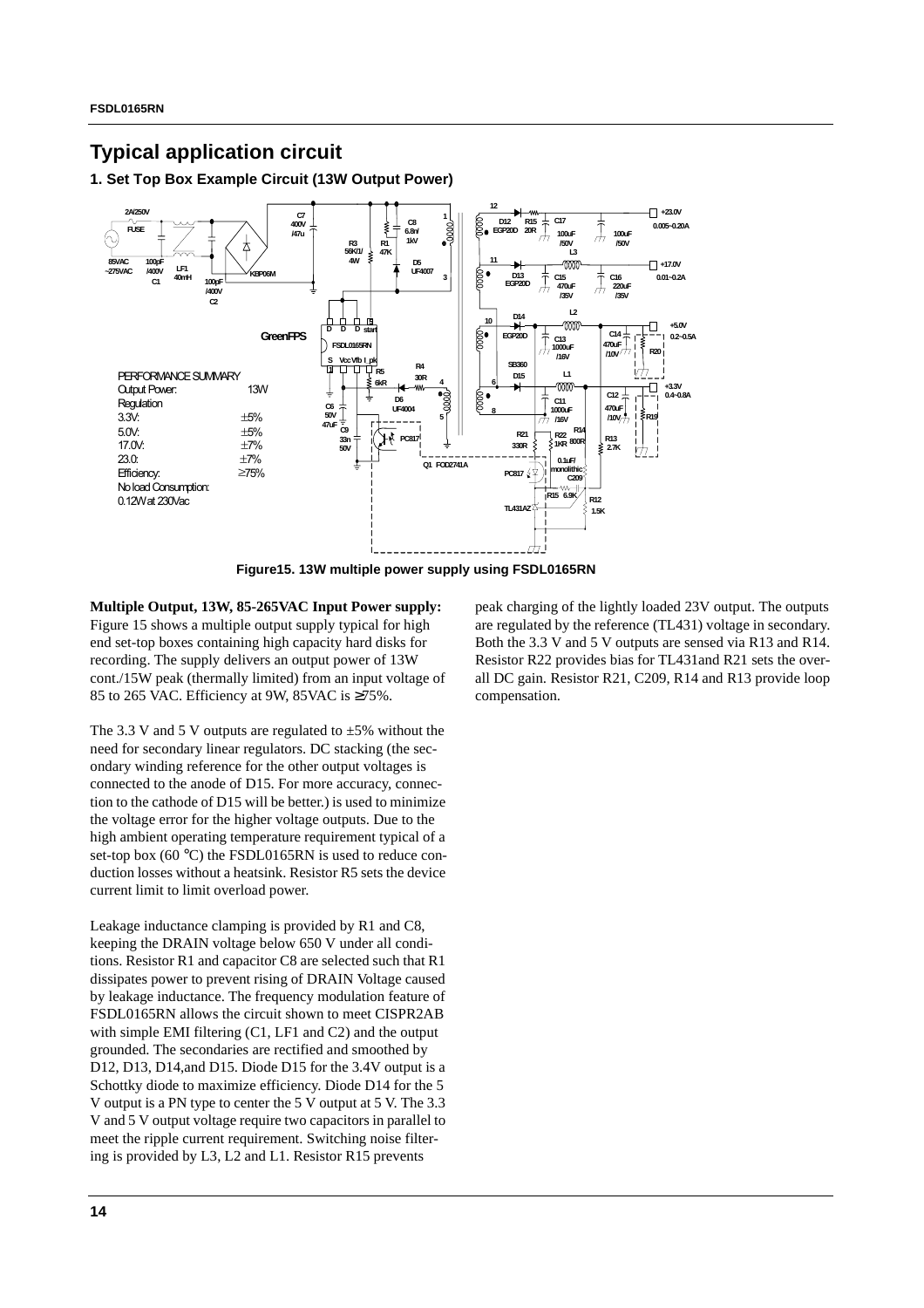#### **2. Transformer Specification**

#### **1. TRANSFORMER SPECIFICATION**

#### **- SCHEMATIC DIAGRAM (TRANSFORMER)**





#### **2. WINDING SPECIFICATION**

| NO.              | $PIN(S \rightarrow F)$ | <b>WIRE</b>          | <b>TURNS</b>   | <b>WINDING METHOD</b> |
|------------------|------------------------|----------------------|----------------|-----------------------|
| NP/2             | $3 \rightarrow 2$      | $0.25 \Phi \times 1$ | 22             | SOLENOID WINDING      |
| N3.3V            | $6 \rightarrow 8$      | $0.3 \Phi \times 8$  | $\overline{2}$ | <b>STACK WINDING</b>  |
| N5V              | $10 \rightarrow 6$     | $0.3 \Phi \times 2$  |                | <b>STACK WINDING</b>  |
| N <sub>16V</sub> | $11 \rightarrow 6$     | $0.3 \Phi \times 4$  | 7              | SOLENOID WINDING      |
| N23V             | $12 \rightarrow 11$    | $0.3 \Phi \times 2$  | 3              | SOLENOID WINDING      |
| NP/2             | $2 \rightarrow 1$      | $0.25 \Phi \times 1$ | 22             | SOLENOID WINDING      |
| <b>NB</b>        | $4 \rightarrow 5$      | $0.25 \Phi \times 1$ | 10             | <b>CENTER WINDING</b> |

#### **3. ELECTRIC CHARACTERISTIC**

| <b>CLOSURE</b>    | PIN   | SPEC.            | <b>REMARKS</b> |
|-------------------|-------|------------------|----------------|
| <b>INDUCTANCE</b> | 1 - 3 | $800uH \pm 10\%$ | 1KHz. 1V       |
| LEAKAGE L         | 1 - 3 | 15uH MAX.        | 2nd ALL SHORT  |

4. BOBBIN & CORE.

CORE: EER2828 BOBBIN: EER2828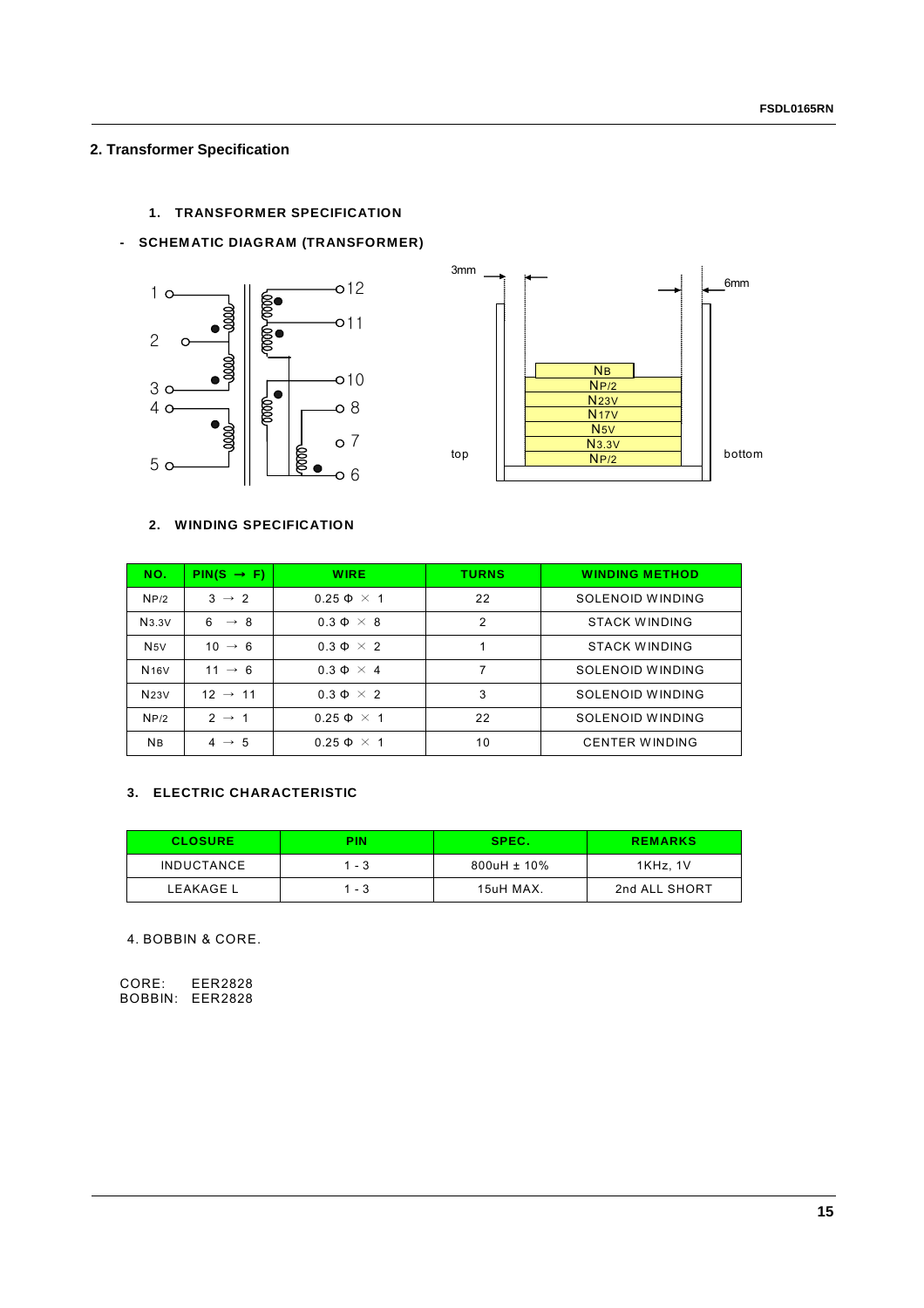### **Layout Considerations**



**Figure 15. Layout Considerations for FSDL0165RN using 8DIP**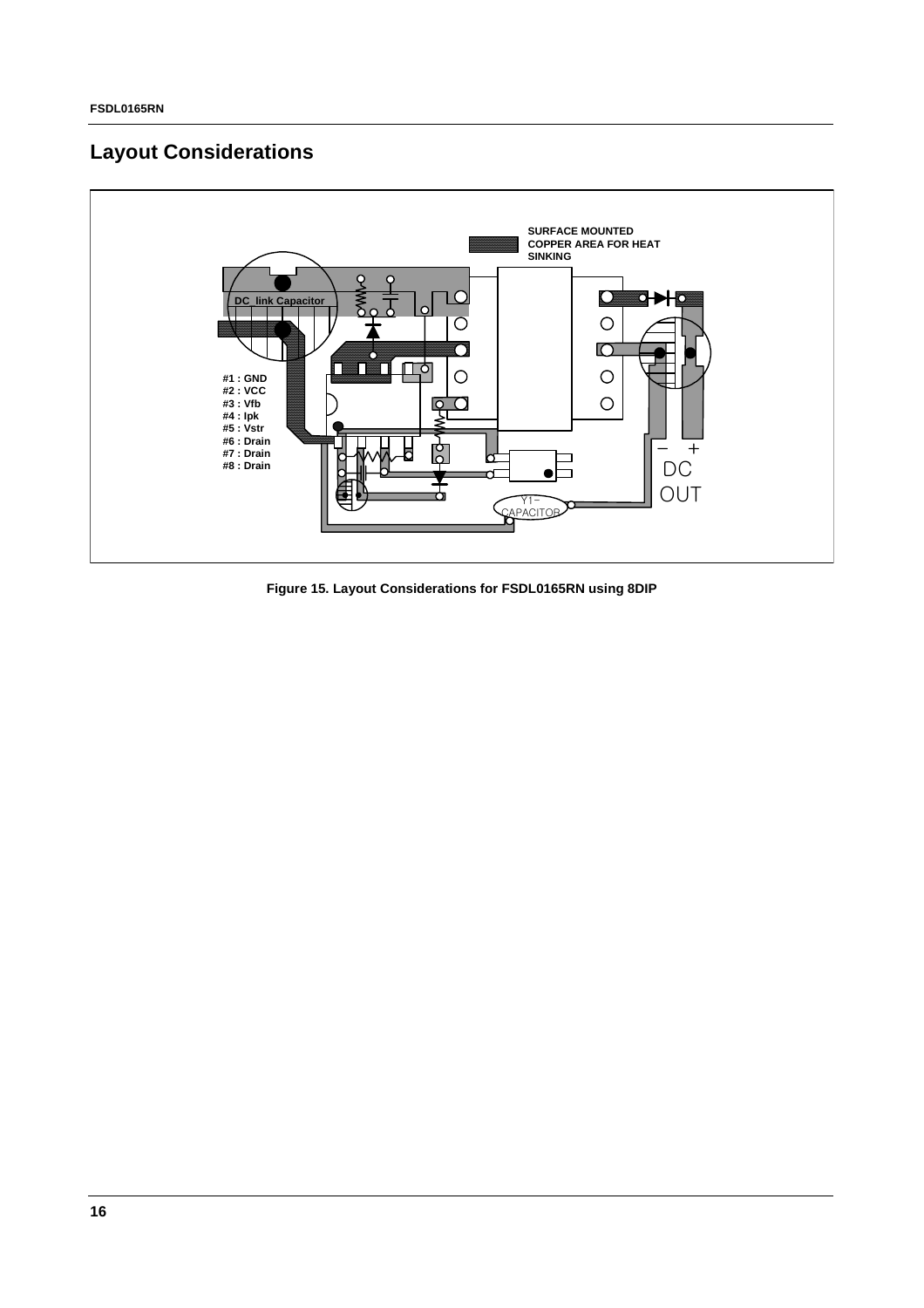### **Package Dimensions**









- 
- 
- 
- 
- NOTES: UNLESS OTHERWISE SPECIFIED<br>A) THIS PACKAGE CONFORMS TO<br>JEDEC MS-001 VARIATION BA<br>B) ALL DIMENSIONS ARE IN MILLIMETERS.<br>C) DIMENSIONS ARE EXCLUSIVE OF BURRS,<br>MOLD FLASH, AND TIE BAR EXTRUSIONS.<br>D) DIMENSIONS AND TOLE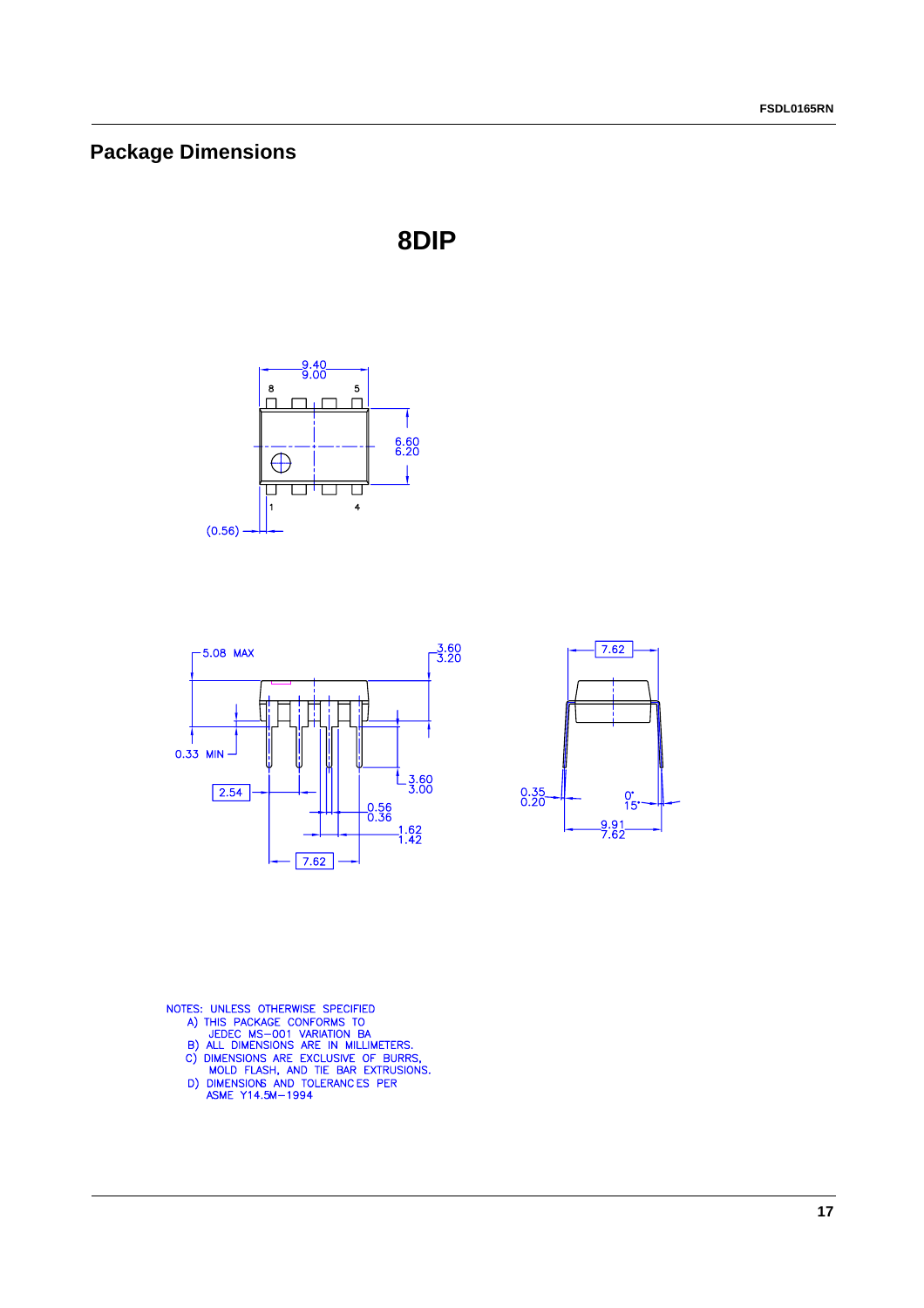#### **Package Dimensions (Continued)**



**8LSOP**





10.70

1.252





- 
- 
- 

DETAIL A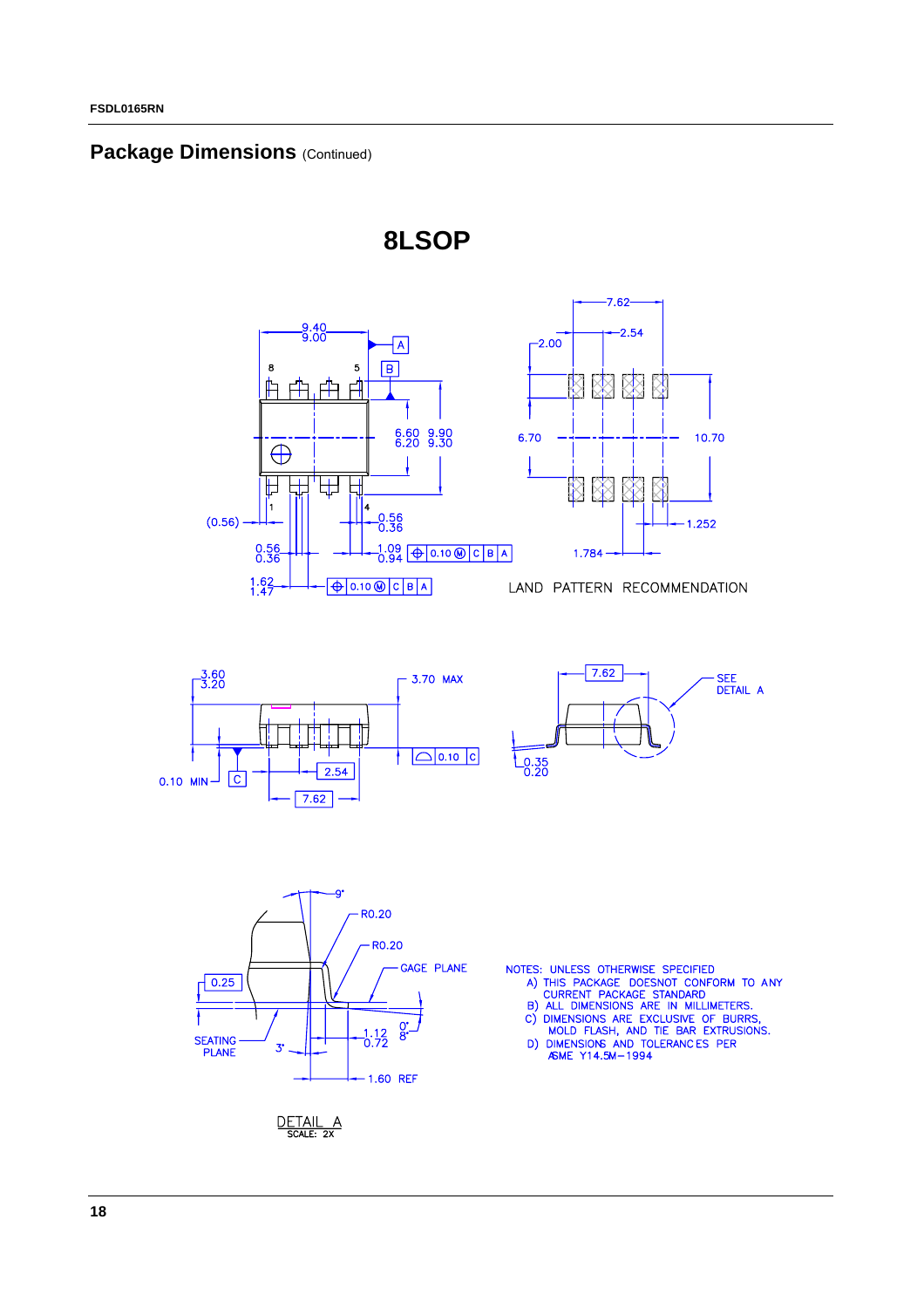## **Ordering Information**

| <b>Product Number</b> | Package | <b>Marking Code</b> | <b>BVDSS</b> | <b>Fosc</b> | RDS(on)     |
|-----------------------|---------|---------------------|--------------|-------------|-------------|
| FSDL0165RN            | 8DIP    | <b>DL0165R</b>      | 650V         | 50KHz       | $8.0\Omega$ |
| FSDL0165RL            | 8LSOP   | <b>DL0165R</b>      | 650V         | 50KHz       | $8.0\Omega$ |